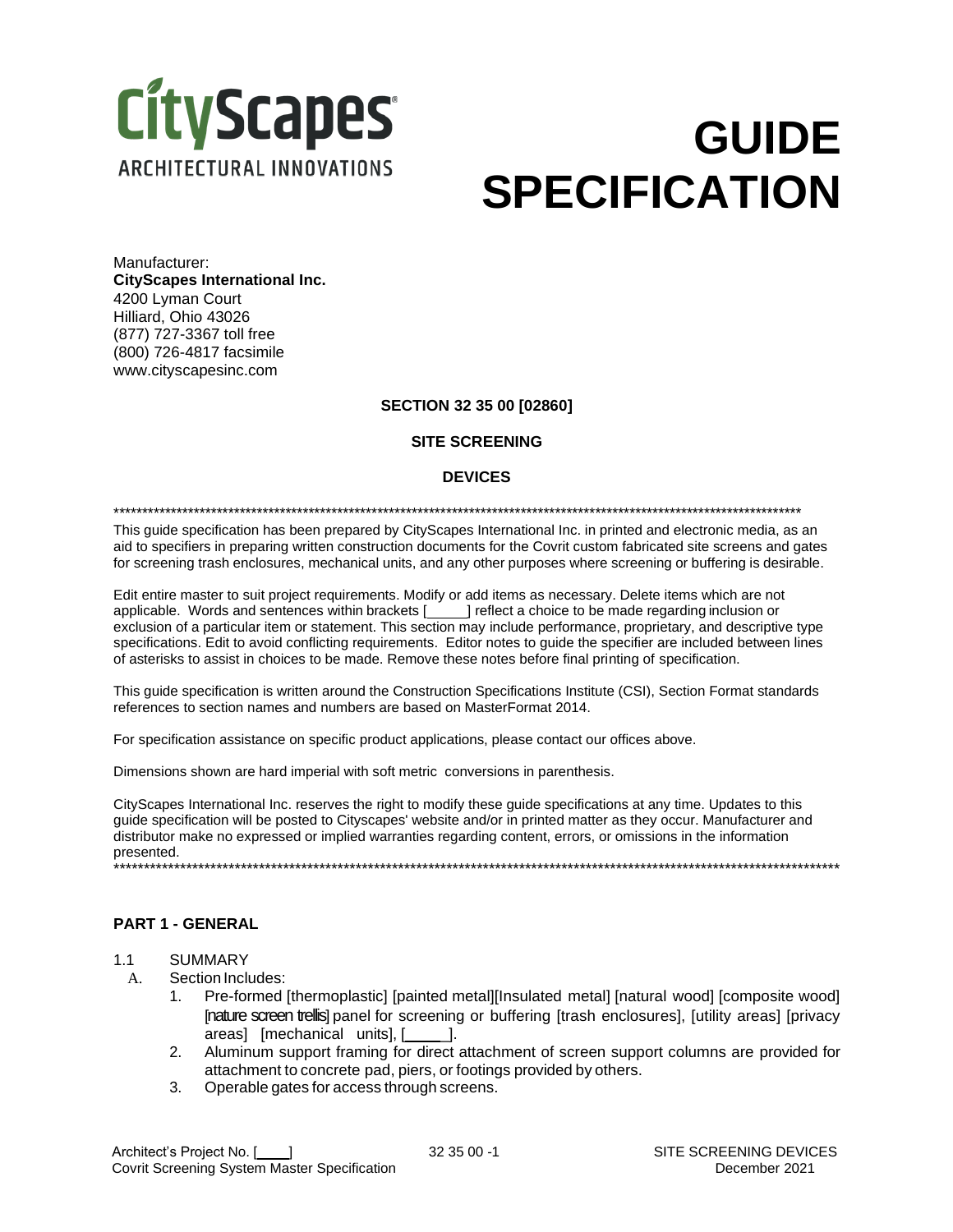- B. Products Not Installed or Furnished in This Section:
	- $1<sup>1</sup>$ Touch-up painting required for scratches and screw heads.
	- $2.$ Field painting of prime painted screens

Utilize the following reference if site screen system is to be bid as an alternate to a conventional masonry screen wall.

- $C_{1}$ **Related Sections:** 
	- $1<sup>1</sup>$ Refer to Alternates, Section 01 23 00 [01230], for direction regarding bidding of screens as alternates.
- **REFERENCES**  $1.2$ 
	- American Society for Testing and Materials: Standard Specifications for А.
		- ASTM B 221-13 Aluminum and Aluminum Alloy Extruded Bars, Rods, Wire Profiles, and  $1_{-}$ Tubes
	- The Aluminum Association. Inc. **B.** 
		- $1<sub>1</sub>$ AA ADM-1516166 (1994) - Aluminum Design Manual
	- C. American Society of Civil Engineers.
		- ASCE 7-95 Minimum Design Loads for Buildings and Other Structures.  $1<sub>1</sub>$

#### $1.3$ SYSTEM DESCRIPTION

- Design Criteria: Α.
	- $1<sub>1</sub>$ Manufacturer is responsible for the structural design of all materials, assembly and attachments to resist snow, wind, suction and uplift loading at any point without damage or permanent set.
	- Framing shall be designed in accordance with the Aluminum Design Manual to resist the  $2<sup>1</sup>$ following loading: [
	- a. ASCE 7-95 Minimum Design Loads for Buildings and Other Structures; American Society of Civil Engineers.

#### $1.1$ **SUBMITTALS**

- Product Data: Submit manufacturer's catalog data, detail sheets, specification and other data А. sufficient to indicate compliance with these specifications.
- **B.** Shop Drawings: Indicate layouts heights, component connection details, and details of interface with adiacent construction.
- $C_{1}$ Samples:
	- $1<sub>1</sub>$ Samples of Materials: Thermoplastic panels, Plankwall™, Nature Screen ™, Metal Series
	- $2<sub>1</sub>$ Color Selection: Full range of colors available (including custom options) for Architect's selection.
- D. Certification: Manufacturer's Certificate of Compliance certifying that panels supplied meet or exceed requirements specified.
- E. Closeout Submittals: Warranty documents, issued and executed by manufacturer, countersigned by Contractor.
- $1.2$ QUALITY ASSURANCE
	- Regulatory Requirements: Comply with requirements of building authorities having jurisdiction in А. Project location.
	- **B.** Manufacturer Qualifications: Minimum five (5) years documented experience producing systems specified in this section.

#### $1.04$ DELIVERY, STORAGE AND HANDLING

- А. Delivery: Deliver materials to site in manufacturer's original, unopened containers and packaging, with labels clearly indicating manufacturer and material.
- **B.** Storage and Handling: Protect materials and finishes during handling and installation to prevent damage.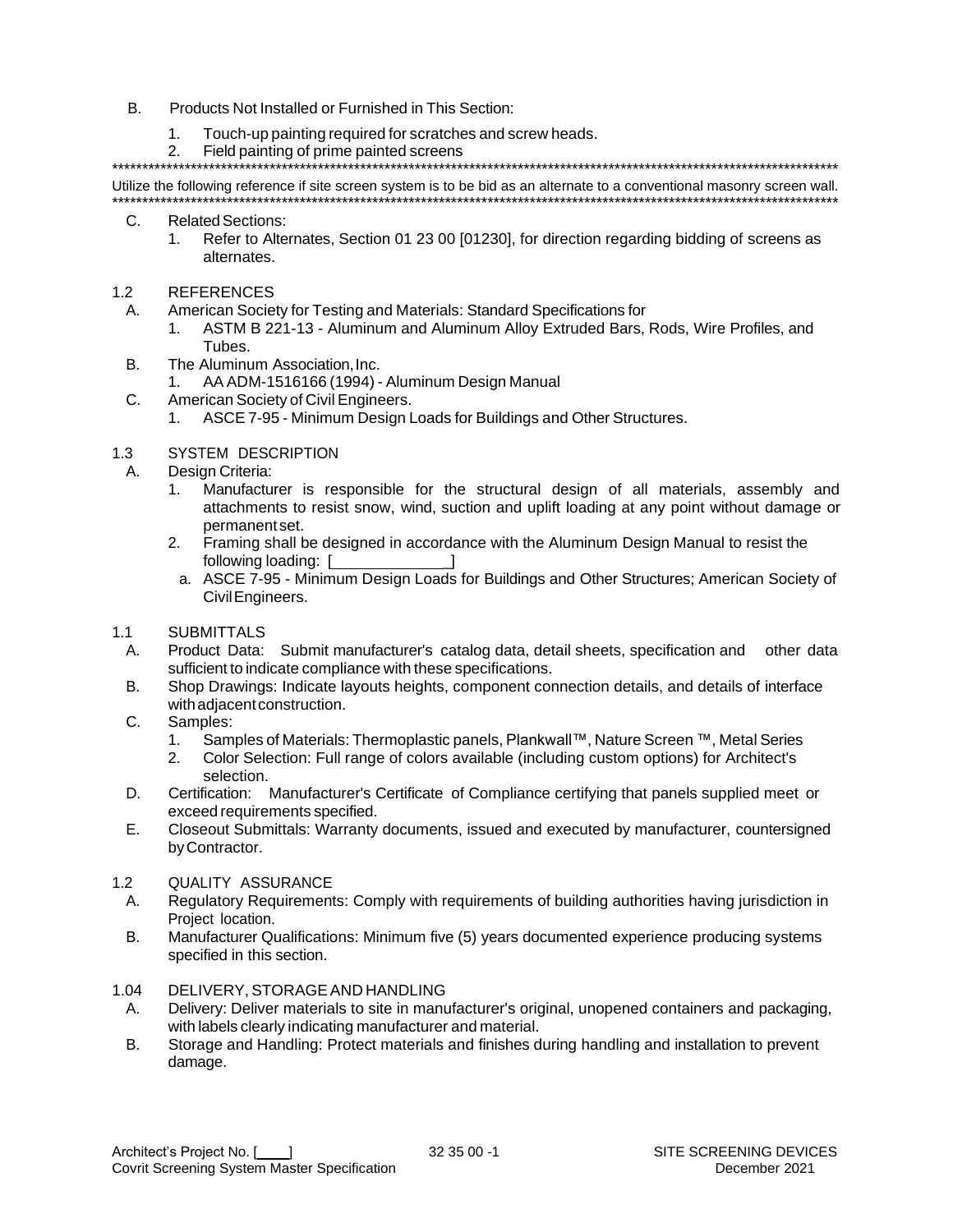## 1.4 PROJECT CONDITIONS

- A. Field Measurements: Take measurements of supporting paving, footings, or piers. Indicate measurements on shop drawings fully documenting any field condition that may interfere with the screen system installation.
- 1.5 COORDINATION
	- A. Installer for work under this Section shall be responsible for coordination of panel and framing sizes and required options with the Contractor's requirements.
		- 1. Request information on sizes and options required from the Contractor.
	- B. Submit shop drawings to the Contractor and obtain written approval of shop drawing from the Contractor prior to fabrication.
	- C. Confirm size, type, and location of supporting construction as adequate to resist column supports.

## 1.6 WARRANTY

A. If any part of the screen system fails because of a manufacturing defect within one year from the date of substantial completion, the manufacturer will furnish without charge the required replacement part(s). Any local transportation, related service labor or diagnostic call charges are notincluded.

## **PART 2 - PRODUCTS**

- 2.1 MANUFACTURERS
- A. Acceptable Products: Covrit Gates and Screening System by CityScapes International Inc, 4200 Lyman Ct. Hilliard, OH 43026. 1-877-727-3367 [www.cityscapesinc.com](http://www.cityscapesinc.com/) [www.covrit.com.](http://www.covrit.com/)
- B. Substitutions: Submit in accordance with Section 01 25 00 [01600].

## 2.2 MATERIALS

- A. Plankwall™ ,PVC (Polyvinyl Chloride), AcrylicCap™ ABS (Acrylic Butylene Styrene), Metal Series (Coated steel sheets with foam core), Classic Brick (Polyurethane) Ipe Brazilian Hardwood (100% IPE Brazilian Hardwood) , ToughGate (Gates) are comprised of natural wood, or PVC (Polyvinyl Chloride) sheets.
	- 1. Minimum thickness: 3/16 inch (4.7625mm).
- B. Framing: Aluminum Plate, Shapes and Bar: ASTM B 221, alloy6005-T5, 6061-T5 or 6063-T5.
- C. Threaded Fasteners: All screws, bolts, nut and washers shall be Stainless steel.
	- 1. Corner assembly fasteners shall be #10-16 x stainless steel TEK screws.
	- 2. Provide lock washer or other locking device at all bolted connections.
- 2.3 FABRICATION
	- A. Provide factory-formed panel systems with continuous interlocking panel connections and indicated or necessary components: Form all components true to shape, accurate in size, square and free from distortion or defects. Cut panels to precise lengths indicated on approved shop drawings.
- B. Fabricate products to the following configurations:

\*\*\*\*\*\*\*\*\*\*\*\*\*\*\*\*\*\*\*\*\*\*\*\*\*\*\*\*\*\*\*\*\*\*\*\*\*\*\*\*\*\*\*\*\*\*\*\*\*\*\*\*\*\*\*\*\*\*\*\*\*\*\*\*\*\*\*\*\*\*\*\*\*\*\*\*\*\*\*\*\*\*\*\*\*\*\*\*\*\*\*\*\*\*\*\*\*\*\*\*\*\*\*\*\*\*\*\*\*\*\*\*\*\*\*\*\*\*\*\*

Make selections below from manufacturer's full available options. Panel styles and design can also be custom fabricated to customer's preferences. Note that gates and doors can also be fabricated from natural wood (cedar or redwood). Consult manufacturer for design options and finishes available.

Keep item 7 below if used for trash enclosure purposes. Series number reflects approximate size of layout. \*\*\*\*\*\*\*\*\*\*\*\*\*\*\*\*\*\*\*\*\*\*\*\*\*\*\*\*\*\*\*\*\*\*\*\*\*\*\*\*\*\*\*\*\*\*\*\*\*\*\*\*\*\*\*\*\*\*\*\*\*\*\*\*\*\*\*\*\*\*\*\*\*\*\*\*\*\*\*\*\*\*\*\*\*\*\*\*\*\*\*\*\*\*\*\*\*\*\*\*\*\*\*\*\*\*\*\*\*\*\*\*\*\*\*\*\*\*\*\*

- 1. Panel Style: [Plankwall Vertical] [Plankwall Horizontal] [Clapboard] [Clapboard with Brick] [Board and Batten] [Board and Batten with Brick] [Louver] [Classic Brick] [Rustic Stone] [Louver] [Painted Steel] [Stucco on Steel] [Structural Rib] [IPE horizontal] [IPE Vertical]
- 2. ToughGate Gate Style:
	- a. [Madison] [Mission] [Muir Woods] [Augusta] [Redondo] [Sequoia][Canby] [Flagstaff] [Potomac] [Richland] [Avon][Custom].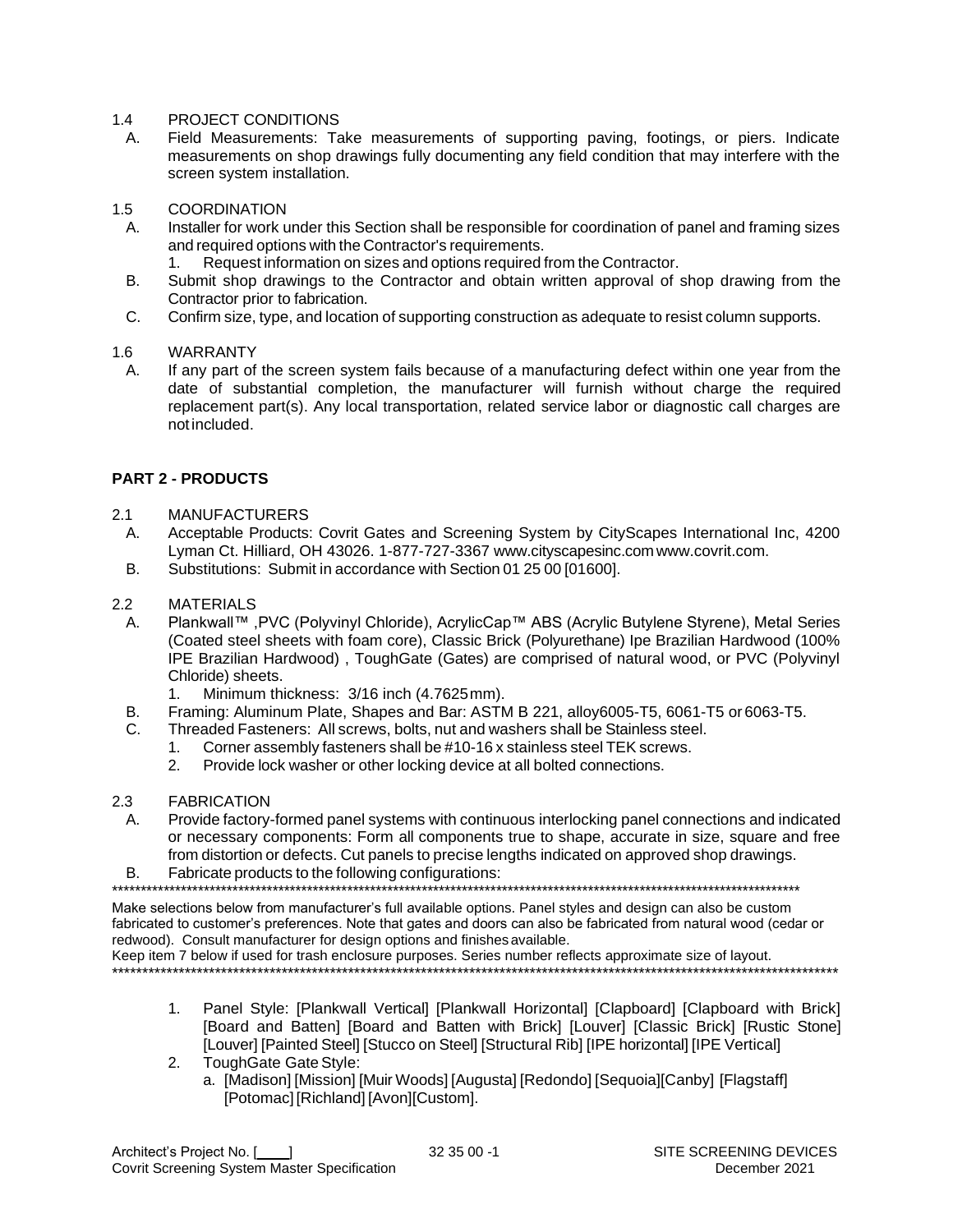- Panel and Gate Height: [7] [8][custom] feet.  $3.$
- Gate Width: [40] [63] [75] [custom]inches. 4.
- Decorative Top Rail Trim Profile: [Boxed] [Roman Ogee] [Cove Top]. 5.
- Column Cap Style: [Mortarboard] [Standard Hip] [Shallow Hip]. 6.
- Dumpster Layout: Series [1111] [1111-W] [1123] [1313] [1313-W] [1327] [custom].  $7<sub>1</sub>$
- $C_{\cdot}$ Trim and Closures: Fabricated and finished with the manufacturers standard coating system. unless shown otherwise on drawings.
- D. Framing: Fabricate and assemble components in largest practical sizes, for delivery to the site.
	- Construct corner assemblies to required shape with joints tightly fitted.  $1<sub>1</sub>$
	- $2<sup>1</sup>$ Supply components required for anchorage of framing. Fabricate anchors and related components of material and finish as required, or as specifically noted.
- $E_{\perp}$ Gate Hardware: Provide manufacturer's standard adjustable [cradle pipe hinge] [hold open pipe hinge] [barrel hinge] of size required to fit support pipe provided.

Select either 2.04B 1 or 2 below depending on color selected. Contact manufacturer for minimum order for custom colors. Standard colors include 12 available options. 

#### $2.4$ **FINISHES**

**B**.

- Aluminum Framing: Mill finish.  $A_{1}$ 
	- Panel Coating: Manufacturer's standard coating system, factory-applied.
		- Color: Selected from full range of manufacturer's standard colors.  $1 \quad$
		- [Color: Custom color as selected by Architect.]  $2.$

## **PART 3 - EXECUTION**

- $3<sub>1</sub>$ **FXAMINATION** 
	- Installer's Examination: Examine conditions under which construction activities of this section are to A. be performed.
		- Submit written notification to Architect and Screen manufacturer if such conditions are  $1.$ unacceptable.
		- Beginning erection constitutes installer's acceptance of conditions.  $2<sup>1</sup>$

#### $3.2$ **INSTALLATION**

- Install units in accordance with the manufacturer's instructions and approved shop drawings. Keep  $\mathsf{A}$ perimeter lines straight, plumb, and level. Provide brackets, anchors, and accessories necessary for a complete installation.
- **B.** Fasten structural supports to paving, footings, or piers at spacing as indicated on approved shop drawings.
- $C_{\cdot}$ Insert thermoplastic panels into structural supports, except where fixed attachment points are indicated. Butt thermoplastic panels to adjacent panels for uniform fit. Fasten fixed panels in accordance with the shop drawings.
- D. Metal Separation: Where aluminum materials would contact dissimilar materials, insert rubber grommets at attachment points, thus eliminating where dissimilar metals would otherwise be in contact.
- E. Do not cut or abrade finishes which cannot be restored. Return items with such finishes to shop for required alterations.

#### ERECTION TOLERANCES  $3.3$

Maximum misalignment from true position: 1/4 inch (6.35 mm). Α.

#### $3.4$ **CLEANING AND PROTECTION**

A. Remove all protective masking from material immediately after installation.